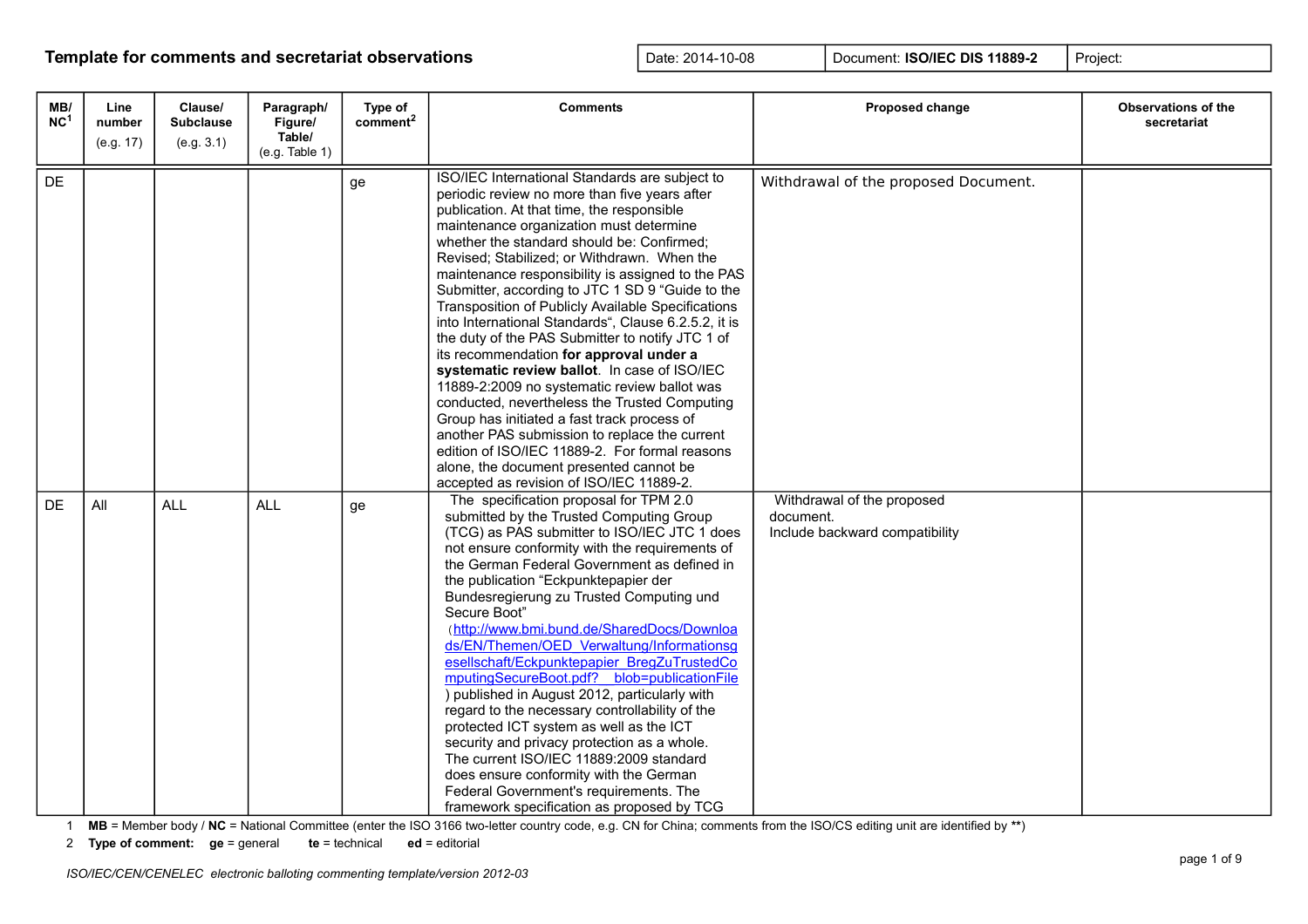| MB/<br>NC <sup>1</sup> | Line<br>number<br>(e.g. 17) | Clause/<br><b>Subclause</b><br>(e.g. 3.1) | Paragraph/<br>Figure/<br>Table/<br>(e.g. Table 1) | Type of<br>comment <sup>2</sup> | <b>Comments</b>                                                                                                                                                                                                                                                                                                                                                                                                                                                                                                                                                                                                                                                                                                                                                                                                                                                                                                                                                                                                                                                                                     | <b>Proposed change</b>                                                                                                                                                                                                                                                                                                                                                                                                                                    | Observations of the<br>secretariat |
|------------------------|-----------------------------|-------------------------------------------|---------------------------------------------------|---------------------------------|-----------------------------------------------------------------------------------------------------------------------------------------------------------------------------------------------------------------------------------------------------------------------------------------------------------------------------------------------------------------------------------------------------------------------------------------------------------------------------------------------------------------------------------------------------------------------------------------------------------------------------------------------------------------------------------------------------------------------------------------------------------------------------------------------------------------------------------------------------------------------------------------------------------------------------------------------------------------------------------------------------------------------------------------------------------------------------------------------------|-----------------------------------------------------------------------------------------------------------------------------------------------------------------------------------------------------------------------------------------------------------------------------------------------------------------------------------------------------------------------------------------------------------------------------------------------------------|------------------------------------|
|                        |                             |                                           |                                                   |                                 | would replace the current specification in a way<br>that future products would not necessarily meet<br>the German Federal Government's<br>requirements or, if certified according to<br>ISO/IEC 11889:2009, might not be perceived<br>as or actually count as "state of the art"<br>anymore.<br>Therefore, TCG's proposal is not in line with<br>official requirements of the Federal Republic of<br>Germany                                                                                                                                                                                                                                                                                                                                                                                                                                                                                                                                                                                                                                                                                        |                                                                                                                                                                                                                                                                                                                                                                                                                                                           |                                    |
| <b>DE</b>              | All                         | <b>ALL</b>                                | <b>ALL</b>                                        | ge                              | The new document differs greatly from the<br>current edition of ISO/IEC 11889-2 and is much<br>more complex. Using the fast track process for<br>such an update does not allow for a proper<br>consultation process where concerns of National<br>Bodies can be adequately addressed.<br>Contrary to TCG's assertions i.a. in the<br>Explanatory Report of the proposed<br>specification, the PAS criteria as defined in the<br>ISO/IEC JTC 1 Standing Document N 9 were<br>not respected. Hence, TCG's PAS submitter<br>status needs to be questioned. The proposed<br>specification was not developed in a co-<br>operative and transparent way as well within<br>the TCG as with SC 27. Critical comments were<br>not considered appropriately. TCG has not<br>maintained the respective current standard<br>sufficiently, particularly regarding the update of<br>cryptographic algorithms. The actual PAS<br>transposition process in combination with the<br>Maintenance Agreement between TCG and<br>JTC 1 is inadequate for the further<br>development and maintenance of ISO/IEC<br>11889. | Withdrawal of the proposed document.<br>TCG's PAS submitter status must be raised to<br>question. In a possible re-application as PAS<br>submitter, TCG has to ensure that it will meet<br>PAS criteria in the future considering its<br>violations in the past.<br>Improvement of both the Maintenance<br>Agreement and the technical content of the<br>specifications, especially regarding the<br>cryptographic techniques and mechanisms<br>provided. |                                    |

1 **MB** = Member body / **NC** = National Committee (enter the ISO 3166 two-letter country code, e.g. CN for China; comments from the ISO/CS editing unit are identified by **\*\***)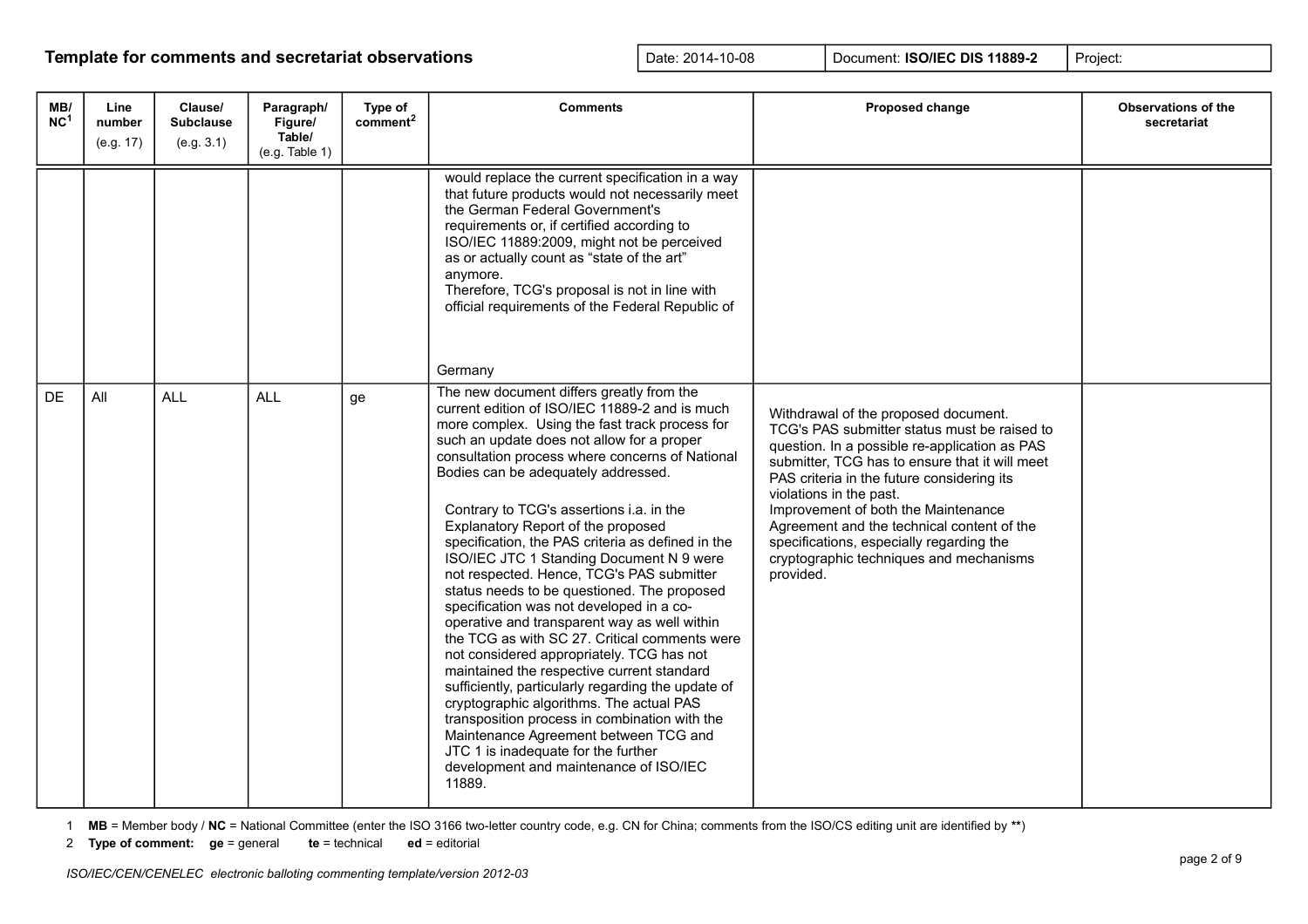| MB/<br>NC <sup>1</sup> | Line<br>number<br>(e.g. 17) | Clause/<br><b>Subclause</b><br>(e.g. 3.1) | Paragraph/<br>Figure/<br>Table/<br>(e.g. Table 1) | Type of<br>comment <sup>2</sup> | <b>Comments</b>                                                                                                                                                                                                                                                                                                                                                                                                                                                                                                                                                                                                                                                                                                                                                                                                                       | Proposed change                                                                                                                                                                                                                                                                                                                                                                                                                                                                     | <b>Observations of the</b><br>secretariat |
|------------------------|-----------------------------|-------------------------------------------|---------------------------------------------------|---------------------------------|---------------------------------------------------------------------------------------------------------------------------------------------------------------------------------------------------------------------------------------------------------------------------------------------------------------------------------------------------------------------------------------------------------------------------------------------------------------------------------------------------------------------------------------------------------------------------------------------------------------------------------------------------------------------------------------------------------------------------------------------------------------------------------------------------------------------------------------|-------------------------------------------------------------------------------------------------------------------------------------------------------------------------------------------------------------------------------------------------------------------------------------------------------------------------------------------------------------------------------------------------------------------------------------------------------------------------------------|-------------------------------------------|
| DE                     | All                         | <b>ALL</b>                                | <b>ALL</b>                                        | ge                              | SC 27 has to be involved in the further<br>development and maintenance of ISO/IEC 11889<br>in a co-operative, constructive, and transparent<br>manner.                                                                                                                                                                                                                                                                                                                                                                                                                                                                                                                                                                                                                                                                                | Withdrawal of the proposed document.<br>TCG's PAS submitter status must be raised to<br>question. In a possible re-application as PAS<br>submitter, TCG has to ensure that it will meet PAS<br>criteria in the future considering its violations in the<br>past.<br>Improvement of both the Maintenance Agreement<br>and the technical content of the specifications,<br>especially regarding the cryptographic techniques<br>and mechanisms provided.                              |                                           |
| <b>DE</b>              |                             |                                           |                                                   | ge                              | DIN NA 043-01-27-03 AK<br>"Evaluationskriterien für<br>IT-Sicherheit" within NA 043-01-27 AA<br>"ITSicherheitsverfahren"<br>recommends that its<br>technical comments from 2012 should be<br>discussed again to clarify, whether they<br>have<br>been considered appropriately in more<br>recent<br>documents of the TCG.<br>According to ISO/IEC JTC 1 Standing<br>Document<br>N 9 "Guide to the Transposition of Publicly<br>Available Specifications Into International<br>Standards":<br>When the maintenance responsibility is<br>assigned<br>to the PAS Submitter, there are no<br>provisions for<br>minor updates/corrections/amendments as<br>used<br>by JTC 1 Subcommittees to maintain their<br>documents, but the PAS Submitter must<br>respond<br>to maintenance issues raised by<br>implementers<br>and National Bodies. | Withdrawal of the proposed Document.<br>Improvement to both the Maintenance<br>Agreement<br>and the technical content of the<br>specifications,<br>including but not limited to the<br>improvement to<br>cryptographic techniques and mechanisms<br>provided.<br>Actively maintain ISO/IEC 11889:2009 all<br>parts.<br>Reapplication for PAS submitter status.<br>Improvement of the new proposal with a<br>more<br>appropriate inclusion of the technical<br>comments<br>received. |                                           |

1 **MB** = Member body / **NC** = National Committee (enter the ISO 3166 two-letter country code, e.g. CN for China; comments from the ISO/CS editing unit are identified by **\*\***)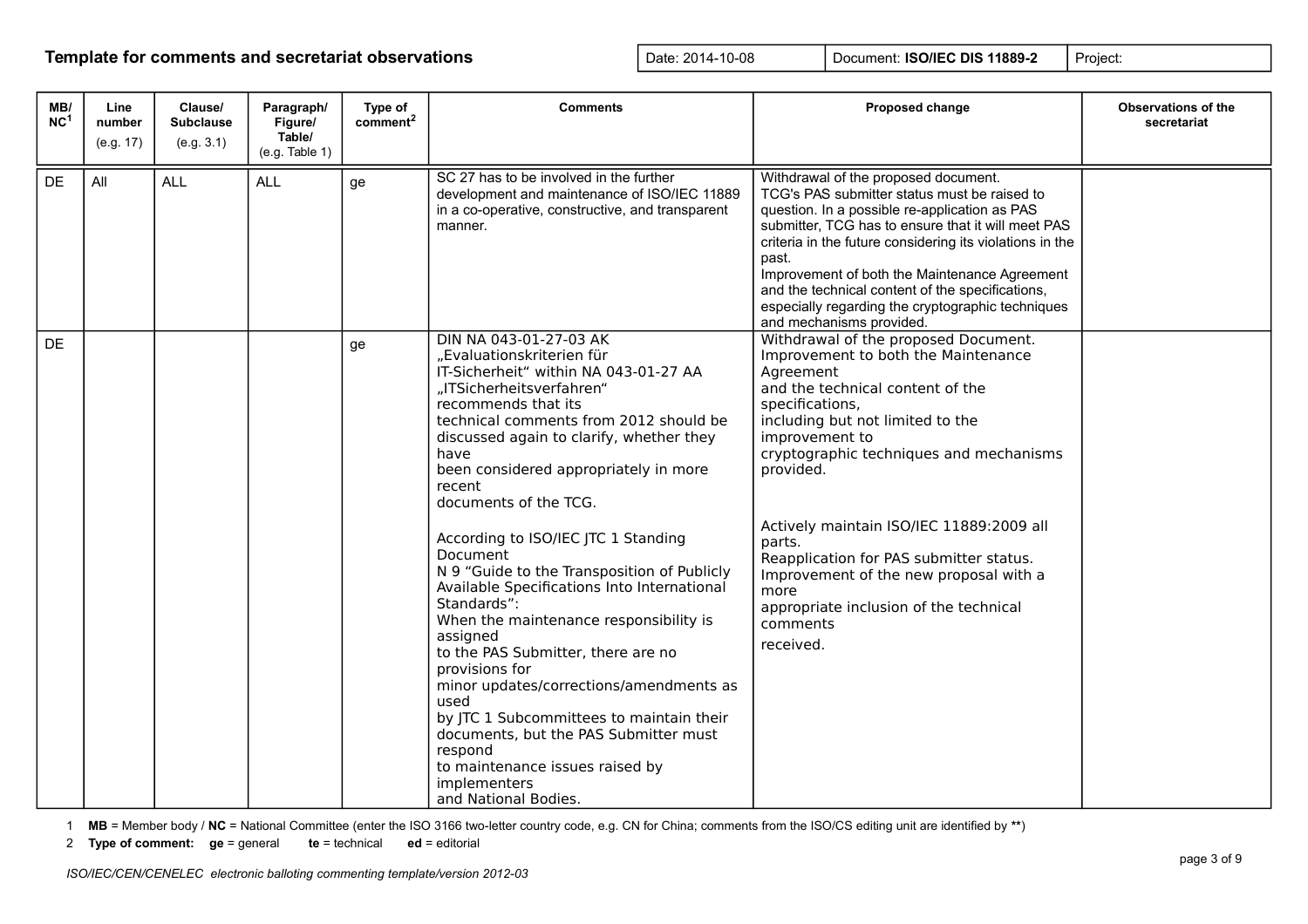| MB/<br>NC <sup>1</sup> | Line<br>number<br>(e.g. 17) | Clause/<br><b>Subclause</b><br>(e.g. 3.1) | Paragraph/<br>Figure/<br>Table/<br>(e.g. Table 1) | Type of<br>comment <sup>2</sup> | <b>Comments</b>                                                                                                                                                                                                                                                                                                                                                                                                                                                                                                                                                | Proposed change                                                                                                                                                                                                                                                                                                            | <b>Observations of the</b><br>secretariat |
|------------------------|-----------------------------|-------------------------------------------|---------------------------------------------------|---------------------------------|----------------------------------------------------------------------------------------------------------------------------------------------------------------------------------------------------------------------------------------------------------------------------------------------------------------------------------------------------------------------------------------------------------------------------------------------------------------------------------------------------------------------------------------------------------------|----------------------------------------------------------------------------------------------------------------------------------------------------------------------------------------------------------------------------------------------------------------------------------------------------------------------------|-------------------------------------------|
|                        |                             |                                           |                                                   |                                 | Decisions to approve modification requests<br>and<br>create updates are made using the PAS<br>Submitter's procedures, and the decision to<br>submit the revision to JTC 1 is made<br>according to<br>the process described in SD 9.                                                                                                                                                                                                                                                                                                                            |                                                                                                                                                                                                                                                                                                                            |                                           |
| <b>DE</b>              | all                         |                                           |                                                   | ge                              | According to ISO/IEC JTC 1 Standing<br>Document<br>N 9 "Guide to the Transposition of Publicly<br>Available Specifications Into International<br>Standards":<br>When the maintenance responsibility is<br>assigned<br>to the PAS Submitter, a recommendation to<br>Stabilize is not used with PAS submissions,<br>as<br>the PAS Submitter must actively maintain<br>their<br>document.                                                                                                                                                                         | Actively maintain ISO/IEC 11889:2009 all<br>parts<br>and improved revision with a more<br>appropriate<br>inclusion of the technical comments<br>received<br>during the 11889 project.<br>Establishment of a new project for a new<br>TPM 2.x<br>PAS proposal.                                                              |                                           |
| DE                     | All                         | <b>ALL</b>                                | <b>ALL</b>                                        | ge                              | The specification as proposed by TCG has to be<br>complemented by a normative annex and<br>appropriate normative reference to the existing<br>ISO/IEC 11889:2009 document parts.                                                                                                                                                                                                                                                                                                                                                                               | Withdrawal of the proposed document.<br>Establishment of an appropriate normative annex<br>and sufficient normative reference to the existing<br>ISO/IEC 11889:2009 document parts.<br>Stabilizing ISO/IEC 11889:2009 all parts and<br>establishment of a new project for proposal.                                        |                                           |
| <b>DE</b>              |                             |                                           |                                                   | ge                              | In any case the disappointment about "Trusted<br>Computing", specifically the "Trusted Platform<br>Module (TPM)" losing essential features with<br>regard to the trustworthiness of this technology<br>for device-owners, will neither foster TCG-<br>specified technologies nor trustworthy Information<br>and Communication Technology in general.<br>Furthermore, the TPM 2.0 draft specification<br>reduces potential, being present in IS 11889, to<br>contribute to trust in ICT infrastructures, as well<br>as precludes developing such potential even | Withdrawal of the proposed Document.<br>Establishment of an appropriate normative<br>annex<br>and sufficient normative reference to the<br>existing<br>ISO/IEC 11889:2009 document parts.<br>Actively maintain ISO/IEC 11889:2009 all<br>parts<br>and establishment of a new project for a<br>new TPM<br>2.0 PAS proposal. |                                           |

1 **MB** = Member body / **NC** = National Committee (enter the ISO 3166 two-letter country code, e.g. CN for China; comments from the ISO/CS editing unit are identified by **\*\***)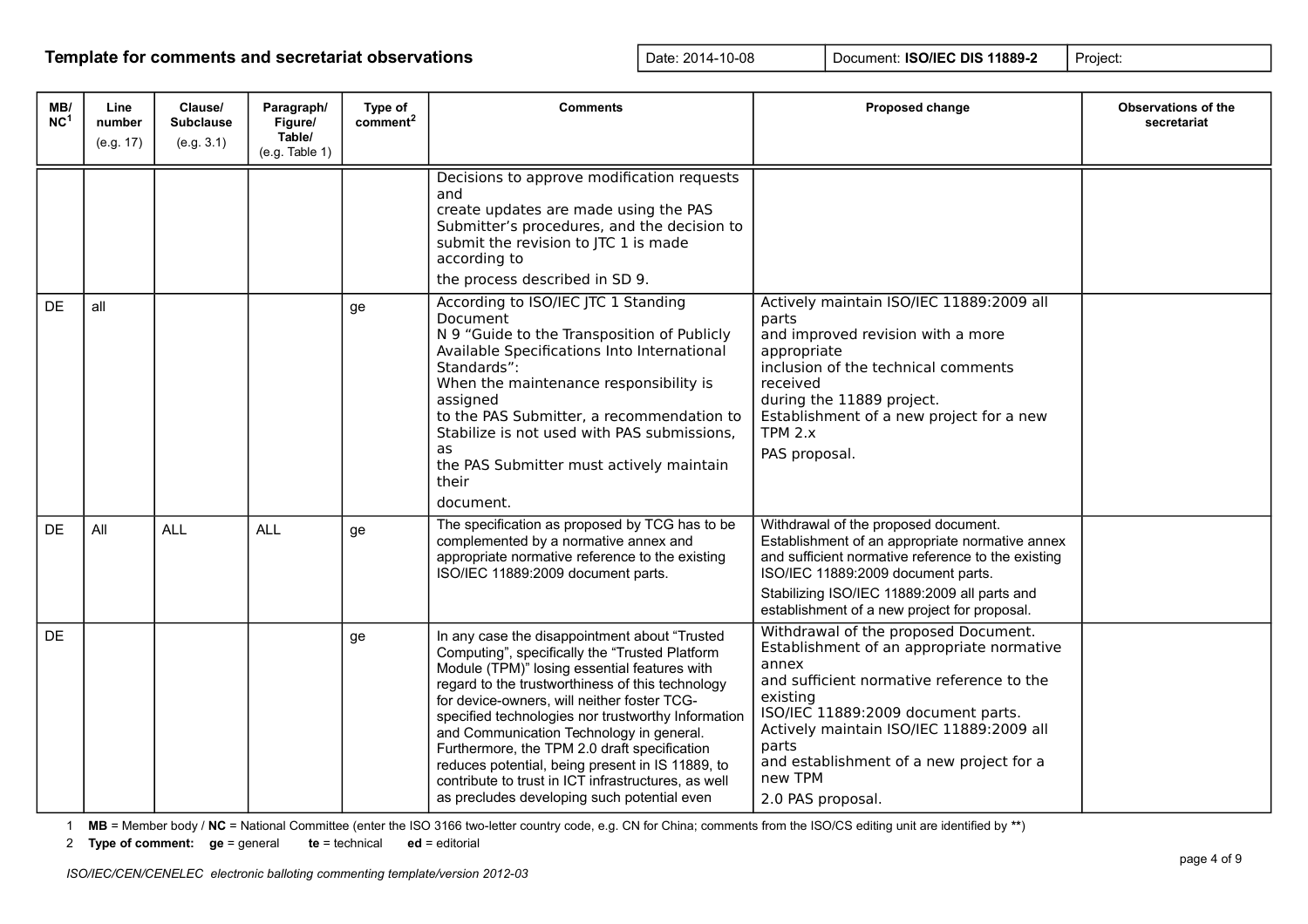| MB/<br>NC <sup>1</sup> | Line<br>number<br>(e.g. 17) | Clause/<br><b>Subclause</b><br>(e.g. 3.1) | Paragraph/<br>Figure/<br>Table/<br>(e.g. Table 1) | Type of<br>comment <sup>2</sup> | <b>Comments</b>                                                                                                                                                                                                                                                                                                                                                                                                                                                                                                                                                                                                                                                                                                                                                                                                                                                                                                                                                                                                                                                    | Proposed change                                                                                                              | <b>Observations of the</b><br>secretariat |
|------------------------|-----------------------------|-------------------------------------------|---------------------------------------------------|---------------------------------|--------------------------------------------------------------------------------------------------------------------------------------------------------------------------------------------------------------------------------------------------------------------------------------------------------------------------------------------------------------------------------------------------------------------------------------------------------------------------------------------------------------------------------------------------------------------------------------------------------------------------------------------------------------------------------------------------------------------------------------------------------------------------------------------------------------------------------------------------------------------------------------------------------------------------------------------------------------------------------------------------------------------------------------------------------------------|------------------------------------------------------------------------------------------------------------------------------|-------------------------------------------|
|                        |                             |                                           |                                                   |                                 | further.<br>It is useful to note that the "Key Requirements on<br>"Trusted Computing" and "Secure Boot" by the<br>German Federal Government, August 2012"<br>became even more explicit in supporting<br>"Complete control by device owners", "Freedom<br>of choice", deactivation at time of delivery (opt-in<br>principle), and privacy by design.                                                                                                                                                                                                                                                                                                                                                                                                                                                                                                                                                                                                                                                                                                                |                                                                                                                              |                                           |
| <b>DE</b>              | All                         | <b>ALL</b>                                | <b>ALL</b>                                        | ge                              | For the certification of products which comply with<br>the requirements of the German Federal<br>Government a respective Common Criteria<br>EAL4+ Protection Profile must be published as<br>ISO/IEC standard.                                                                                                                                                                                                                                                                                                                                                                                                                                                                                                                                                                                                                                                                                                                                                                                                                                                     | Withdrawal of the proposed document.<br>Initiation of the development of a Protection Profile<br>according to ISO/IEC 15408. |                                           |
| <b>DE</b>              |                             |                                           |                                                   | ge                              | The TPM as currently specified in IS 11889 has a<br>number of properties and assurances, which are<br>essential for its wide acceptance and application.<br>These properties and assurances were<br>guaranteed by the original (as of 2009) TCG-<br>specifications (i.e. TPM v1.2rev103, and<br>accompanying platform-specifications as TIS<br>v1.20, PPI v1.10, UEFI v1.20, BIOS v1.20 etc.)<br>and general TCG-documents (e.g. the TCG-<br>Principles v2.0), reasonably detailed and specific<br>with regard to features and non-features of the<br>TPM and TCG's "Trusted Computing" in general.<br>Moreover, the aforementioned specifications and<br>documents are in line with the German Federal<br>Government's "Key Requirements on "Trusted<br>Computing" "(2007) and "Position Paper on<br>Trusted Computing" (2004), which emphasise on<br>overarching political and technical design<br>principles.<br>In contrast, the drafts of the TPM 2.0 specification<br>(called "Trusted Platform Module Library")<br>encompass a much broader approach, which | Withdrawal of the proposed Document.                                                                                         |                                           |

1 **MB** = Member body / **NC** = National Committee (enter the ISO 3166 two-letter country code, e.g. CN for China; comments from the ISO/CS editing unit are identified by **\*\***)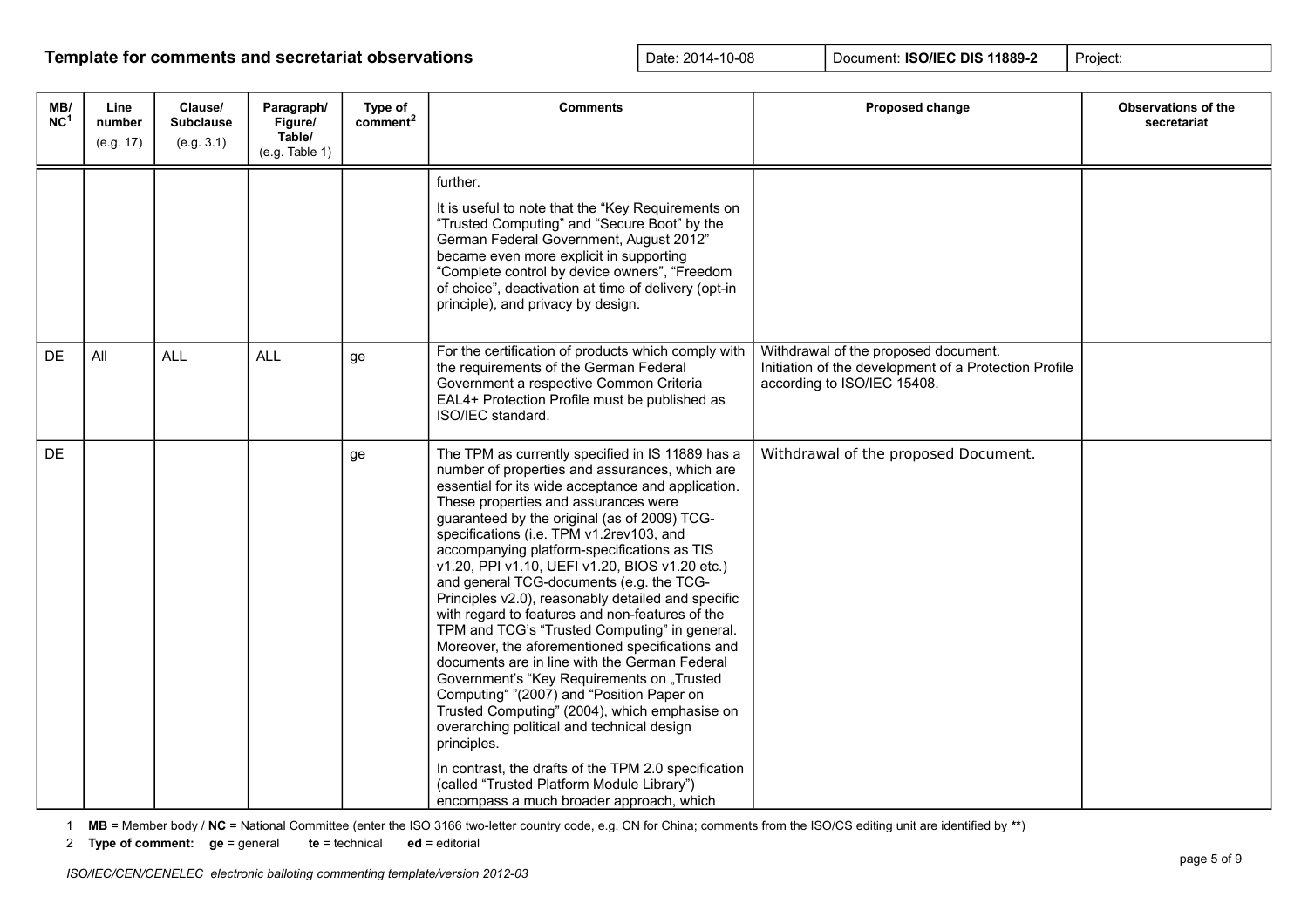| MB/<br>NC <sup>1</sup> | Line<br>number<br>(e.g. 17) | Clause/<br><b>Subclause</b><br>(e.g. 3.1) | Paragraph/<br>Figure/<br>Table/<br>(e.g. Table 1) | Type of<br>comment <sup>2</sup> | <b>Comments</b>                                                                                                                                                                                                                                                                                                                                                                                                                                                                                                                                                                                                                                                                                                                                                                                                                                                                                                                                                                                                                                                                                                                                                                                                                                                                                          | Proposed change | <b>Observations of the</b><br>secretariat |
|------------------------|-----------------------------|-------------------------------------------|---------------------------------------------------|---------------------------------|----------------------------------------------------------------------------------------------------------------------------------------------------------------------------------------------------------------------------------------------------------------------------------------------------------------------------------------------------------------------------------------------------------------------------------------------------------------------------------------------------------------------------------------------------------------------------------------------------------------------------------------------------------------------------------------------------------------------------------------------------------------------------------------------------------------------------------------------------------------------------------------------------------------------------------------------------------------------------------------------------------------------------------------------------------------------------------------------------------------------------------------------------------------------------------------------------------------------------------------------------------------------------------------------------------|-----------------|-------------------------------------------|
|                        |                             |                                           |                                                   |                                 | mean many more TPM variants can be<br>conformant to the specification. Unfortunately,<br>this broadness also implies, that the TPM 2.0<br>draft specification in itself does not anymore<br>guarantee the essential properties and<br>assurances that IS 11889 is guaranteeing.<br>Unfortunately, this broadness also implies, that<br>the essential properties and assurances are not<br>guaranteed anymore by every TPM variant, which<br>conforms to the TPM 2.0 draft specification<br>This is a major issue, as German legal and<br>possibly constitutional requirements are affected.<br>There are e.g. doubts, whether the current<br>specification is compliant with the "right to<br>confidentiality and integrity of IT systems" as<br>formulated by the German Supreme Court in<br>2008. Especially there is concern regarding the<br>integrity of the platform, given the fact that the<br>platform hierarchy is not under full control of the<br>owner. Specifically, it may be difficult, if not<br>impossible to develop IT-Systems compliant with<br>the aforementioned right, when the current<br>specification is implemented as an integral part of<br>the system. German interests may be affected by<br>platforms, e.g. of German government systems,<br>being under alien control. |                 |                                           |
| <b>DE</b>              |                             |                                           |                                                   | ge                              | There is a radical departure from the<br>former TPM<br>design goals. The main reason for this<br>change<br>given by the TCG is the ease for corporate<br><b>IToperations</b><br>to remotely manage their TPMequipped<br>devices. This is implausible, as these<br>IT-operations do own these devices.                                                                                                                                                                                                                                                                                                                                                                                                                                                                                                                                                                                                                                                                                                                                                                                                                                                                                                                                                                                                    |                 |                                           |

1 **MB** = Member body / **NC** = National Committee (enter the ISO 3166 two-letter country code, e.g. CN for China; comments from the ISO/CS editing unit are identified by **\*\***)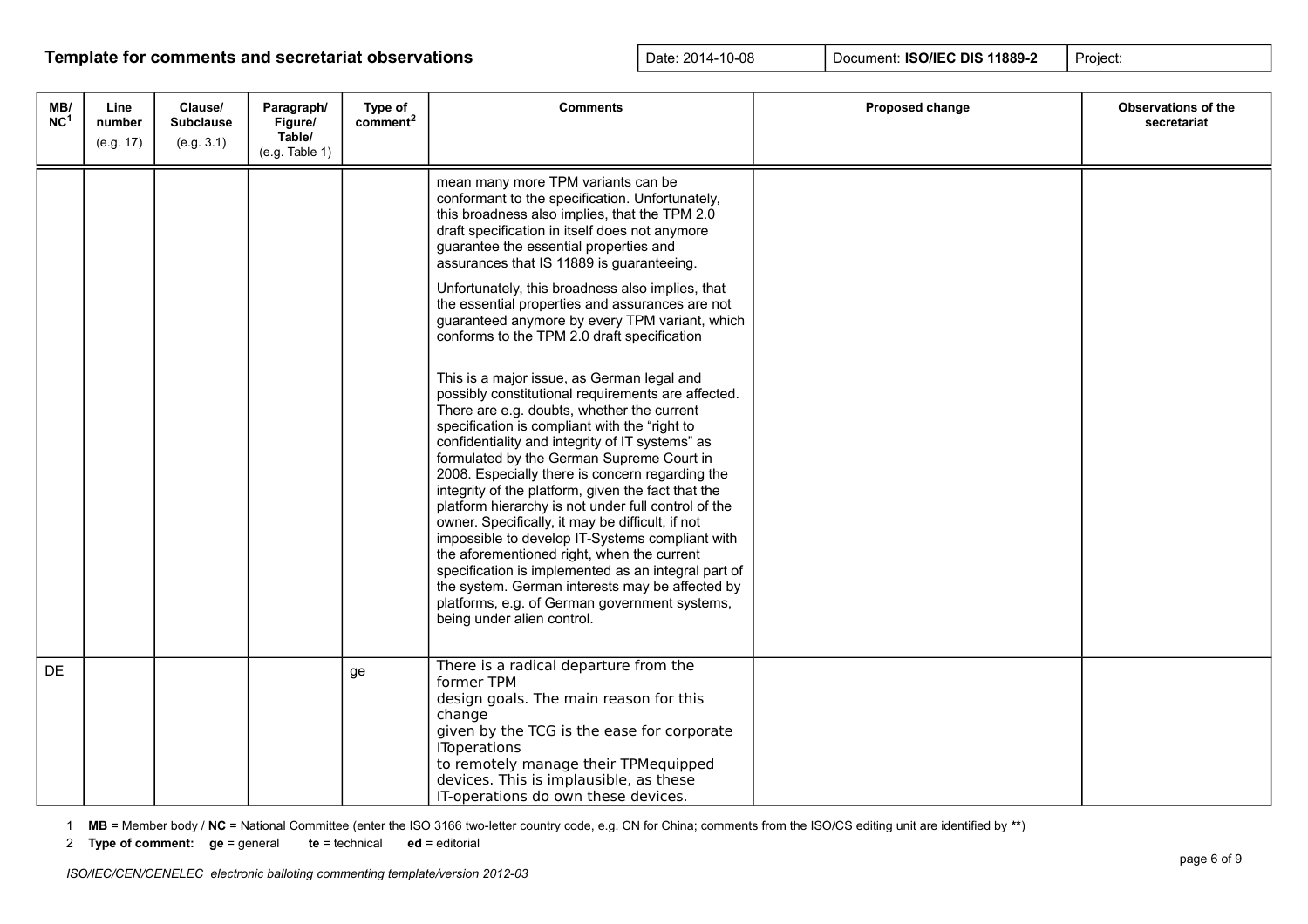| MB/<br>NC <sup>1</sup> | Line<br>number<br>(e.g. 17) | Clause/<br><b>Subclause</b><br>(e.g. 3.1) | Paragraph/<br>Figure/<br>Table/<br>(e.g. Table 1) | Type of<br>comment <sup>2</sup> | <b>Comments</b>                                                                                                                                                                                                                                                                         | Proposed change                                                                                                                                                                                                                                                                                                                                                                                                                                                                                                                                                                                                                                                                                                                                                                                                                                                                                                                                  | <b>Observations of the</b><br>secretariat |
|------------------------|-----------------------------|-------------------------------------------|---------------------------------------------------|---------------------------------|-----------------------------------------------------------------------------------------------------------------------------------------------------------------------------------------------------------------------------------------------------------------------------------------|--------------------------------------------------------------------------------------------------------------------------------------------------------------------------------------------------------------------------------------------------------------------------------------------------------------------------------------------------------------------------------------------------------------------------------------------------------------------------------------------------------------------------------------------------------------------------------------------------------------------------------------------------------------------------------------------------------------------------------------------------------------------------------------------------------------------------------------------------------------------------------------------------------------------------------------------------|-------------------------------------------|
|                        |                             |                                           |                                                   |                                 | While the TPM 2.0 design is a perfect fit for<br><b>ITdevices</b><br>under alien control, usually called<br>appliances, the fear of PCs, Servers,<br>Laptops and<br>Netbooks being rid of their most essential<br>property as general purpose computers<br>seems to<br>be well-founded. |                                                                                                                                                                                                                                                                                                                                                                                                                                                                                                                                                                                                                                                                                                                                                                                                                                                                                                                                                  |                                           |
| DE                     | All                         |                                           |                                                   | ge                              | Standardising the current TPM 2.0<br>specification in<br>ISO/IEC JTC 1 is at least premature and may<br>not<br>be advisable anyway given the broad<br>nature of<br>this specification and its lack of security<br>quarantees.                                                           | An option for resolving the issues in the<br>context of<br>general purpose computers is to define<br>platformspecific<br>profiles of the TCG-specifications, of<br>which at least one comprises equivalent or<br>stronger guarantees with regard to<br>aforementioned properties and assurances,<br>as the<br>TCG-specifications and -documents did for<br>the<br>TPM 1.2 before 2011.<br>This could also be a way to include the<br>aspects<br>which are relevant for the a.m. four<br>requirements,<br>but are currently specified in other TCG<br>documents than IS 11889. The profile<br>should<br>include a detailed assuring explanation why<br>and<br>how the controllability for the owner is<br>assured on<br>the several levels of abstraction as<br>described in<br>the draft specification. This assurance<br>document should then be the basis for<br>certifications. ISO/IEC<br>JTC 1/SC 27/WG 3 would be an excellent<br>forum to |                                           |

1 **MB** = Member body / **NC** = National Committee (enter the ISO 3166 two-letter country code, e.g. CN for China; comments from the ISO/CS editing unit are identified by **\*\***)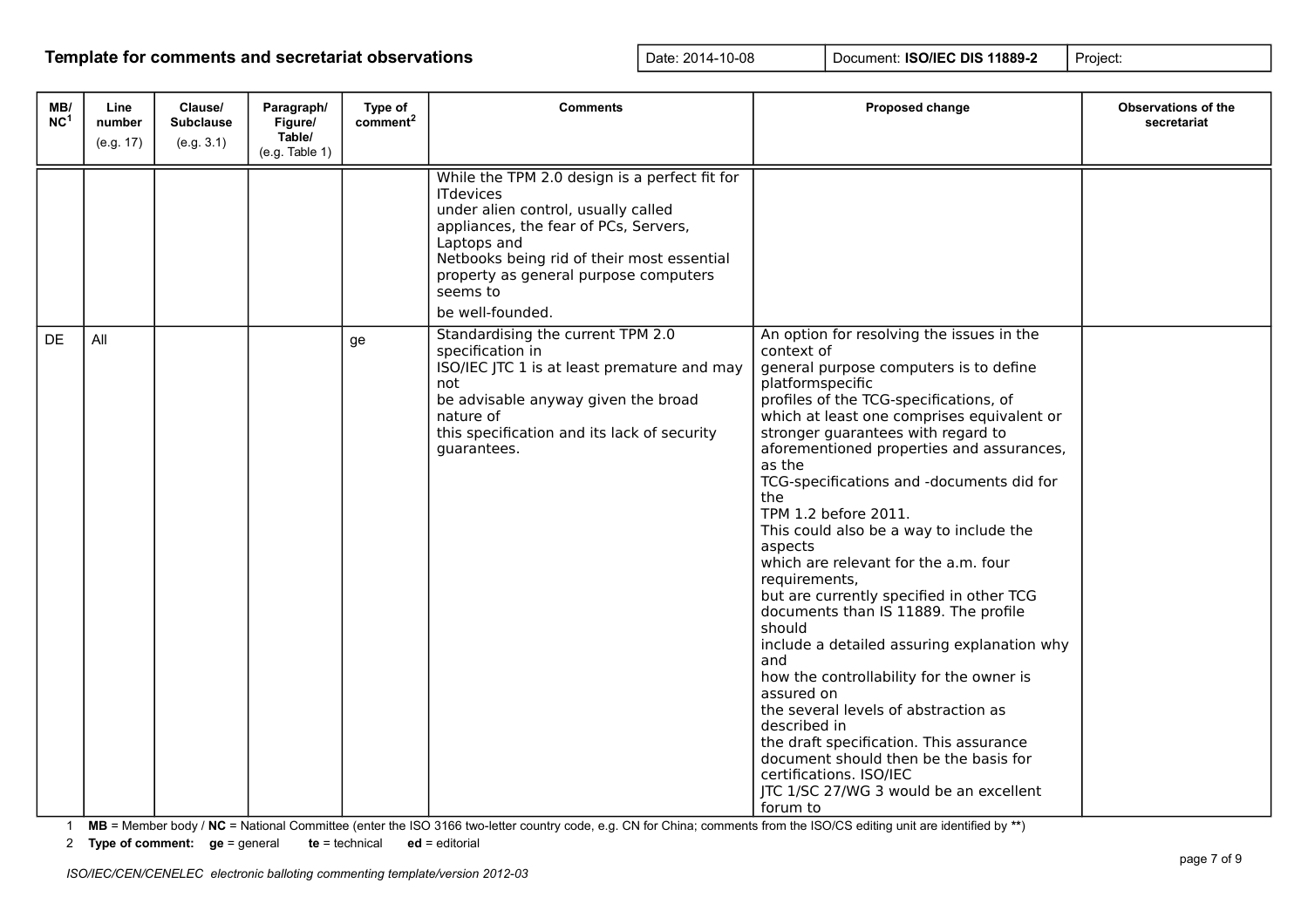| MB/<br>NC <sup>1</sup> | Line<br>number<br>(e.g. 17) | Clause/<br><b>Subclause</b><br>(e.g. 3.1) | Paragraph/<br>Figure/<br>Table/<br>(e.g. Table 1) | Type of<br>comment <sup>2</sup> | <b>Comments</b>                                                                                                                                                                                                                                                                                                                                          | Proposed change                                                                                                                                                                                                  | <b>Observations of the</b><br>secretariat |
|------------------------|-----------------------------|-------------------------------------------|---------------------------------------------------|---------------------------------|----------------------------------------------------------------------------------------------------------------------------------------------------------------------------------------------------------------------------------------------------------------------------------------------------------------------------------------------------------|------------------------------------------------------------------------------------------------------------------------------------------------------------------------------------------------------------------|-------------------------------------------|
|                        |                             |                                           |                                                   |                                 |                                                                                                                                                                                                                                                                                                                                                          | specify the requirements for these profiles<br>and<br>their properties.                                                                                                                                          |                                           |
| DE                     | All                         |                                           |                                                   | te                              | On by default (no Opt-In)<br>A TPM 2.0 is on and immediately usable for<br>technical components (e.g. firmware or<br>operating<br>systems), when an IT-device is delivered to<br>its<br>purchaser.                                                                                                                                                       | Opt-In<br>The TPM must be completely off, when an<br>ITdevice is delivered to its purchaser and<br>can only<br>be switched on by an explicit, conscious and<br>informed decision met by its respective<br>owner. |                                           |
| DE                     | All                         |                                           |                                                   | te                              | Lack of Choice<br>A TPM 2.0 cannot be switched off<br>completely:<br>Hence, there is no way to fully opt-out of<br>the<br>TPM's use. The use of many critical<br>functions<br>(e.g. cryptographic key-, signature- and<br>certificate-creation, -storage, -use and<br>-deletion)<br>cannot be prevented by the device-owner.                             | Freedom of Choice<br>It is the device-owner's freedom, whether<br>and<br>which TPM functions to use, or not. In<br>consequence this is also valid for<br>securitysubsystems<br>utilising a TPM.                  |                                           |
| DE                     | All                         |                                           |                                                   | te                              | Lack of Controllability<br>Several key- and control-hierarchies exist in<br>a<br>TPM 2.0, some of which are not at all under<br>owner-control, while others are under<br>partial<br>control of the device-owner, but still can be<br>overruled (e.g. deleted) anytime by means<br>of<br>technical components (e.g. firmware or<br>operating<br>systems). | Controllability<br>The TPM is solely controlled by the device-<br>owner,<br>unless he consciously decides otherwise<br>(i.e.<br>delegates his power of control).                                                 |                                           |
| DE                     | All                         |                                           |                                                   | te                              | No Privacy-friendliness<br>DAA has become just an optional feature in<br>the<br>TPM 2.0 draft specifications. Thus the<br>quarantee                                                                                                                                                                                                                      | Privacy-friendliness<br>Direct Anonymous Attestation (DAA) is<br>essential<br>for the privacy-friendliness of TPMs and is<br>therefore a mandatory feature of every TPM.                                         |                                           |

1 **MB** = Member body / **NC** = National Committee (enter the ISO 3166 two-letter country code, e.g. CN for China; comments from the ISO/CS editing unit are identified by **\*\***)